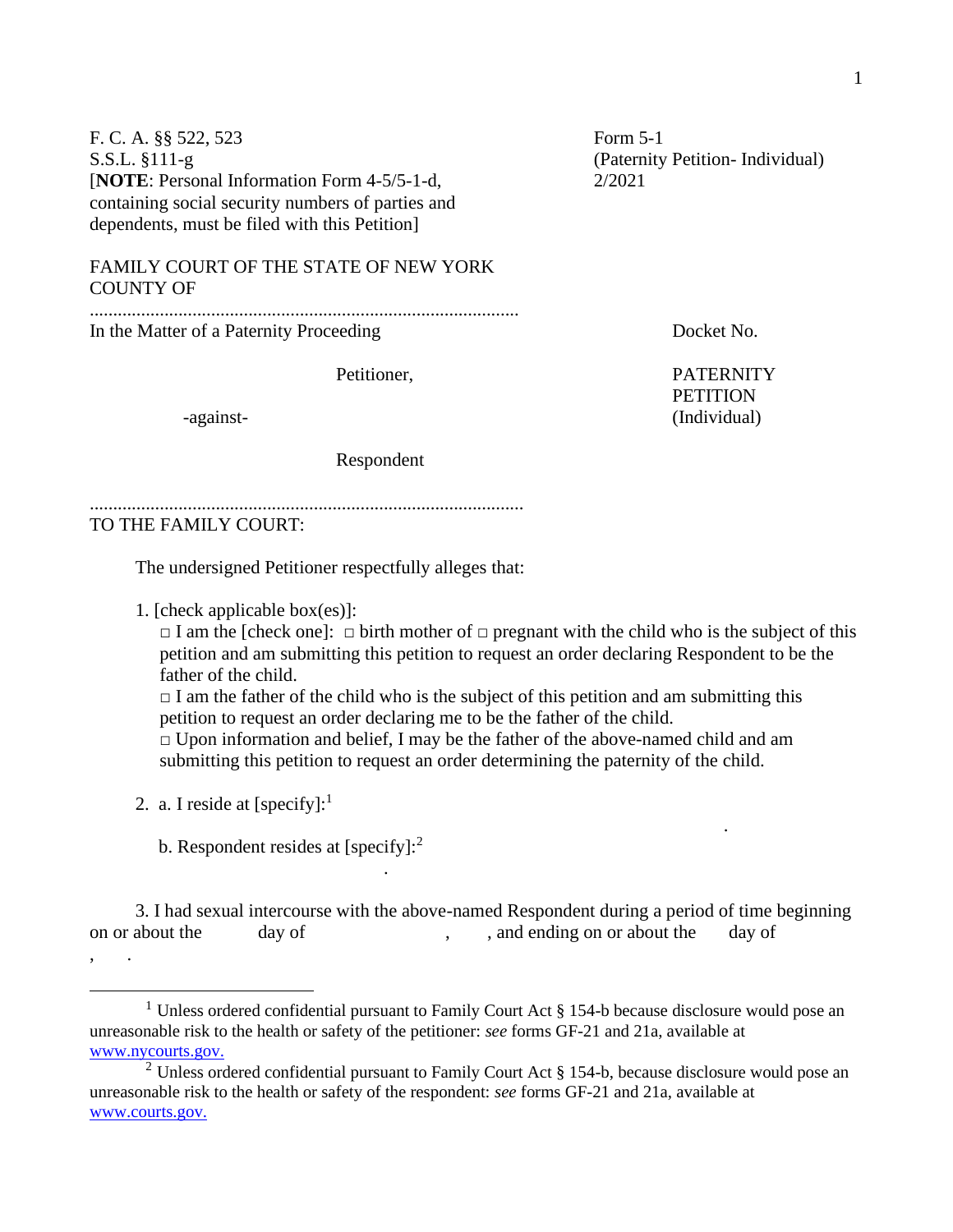4. [Check applicable box]:

 $a. \Box$  I OR  $\Box$  Respondent gave birth to [specify name of child]: ,

 $a \Box$  male  $\Box$  female child out of wedlock on [specify date]:

 $b. \Box$  I OR  $\Box$  Respondent is now pregnant with a child who is likely to be born out of wedlock.

5. [Check box, if applicable; if not, SKIP to  $\P6$ ]:  $\Box$  I am requesting an order for genetic testing to determine the paternity of the child.

 6. Upon information and belief, at the time of conception of the child, the mother □ was not married.

.

- $\Box$  was married to [specify]: , whose last known address is [specify]:
- 7. [Check applicable box(es), if any; if not, SKIP to ¶8]:  $\Box$  I have acknowledged parentage:  $\Box$  in writing  $\Box$  by furnishing support.  $\Box$  Respondent acknowledged parentage:  $\Box$  in writing  $\Box$  by furnishing support.

 8. Upon information and belief, no individual has been adjudicated father of this child, either in this court, or any other court, including a Native-American court; and no individual has signed an Acknowledgment of Parentage admitting paternity for this child, (except) [specify]:

 9. I am hereby applying for child support services from the Support Collection Unit (the IV-D program pursuant to Title 6-A of the Social Services Law) through the filing of this Petition, unless [Check a box only if applicable]:

 $\Box$  I have already applied for child support services from the Support Collection Unit (the IV-D program pursuant to Title 6-A of the Social Services Law)

 $\Box$  I do not need to apply now because I have continued to receive child support services after the public assistance or care case, or foster care case, for my family has closed.

 $\Box$  I do not wish to apply for child support services.

 $\Box$  I am not eligible to apply for child support services because I am petitioning for spousal support only.

10. Pursuant to F.C.A §§ 545, upon the entry of an Order of Filiation, the Court shall, upon application of either party, enter an order of support for the subject child.

11. Upon information and belief, the subject child  $\Box$ is  $\Box$  is not a Native American child who may be subject to the Indian Child Welfare Act of 1978 (25 U.S.C. §§ 1901-1963).

12. No previous application has been made to any court or judge for the relief herein requested (except [specify]: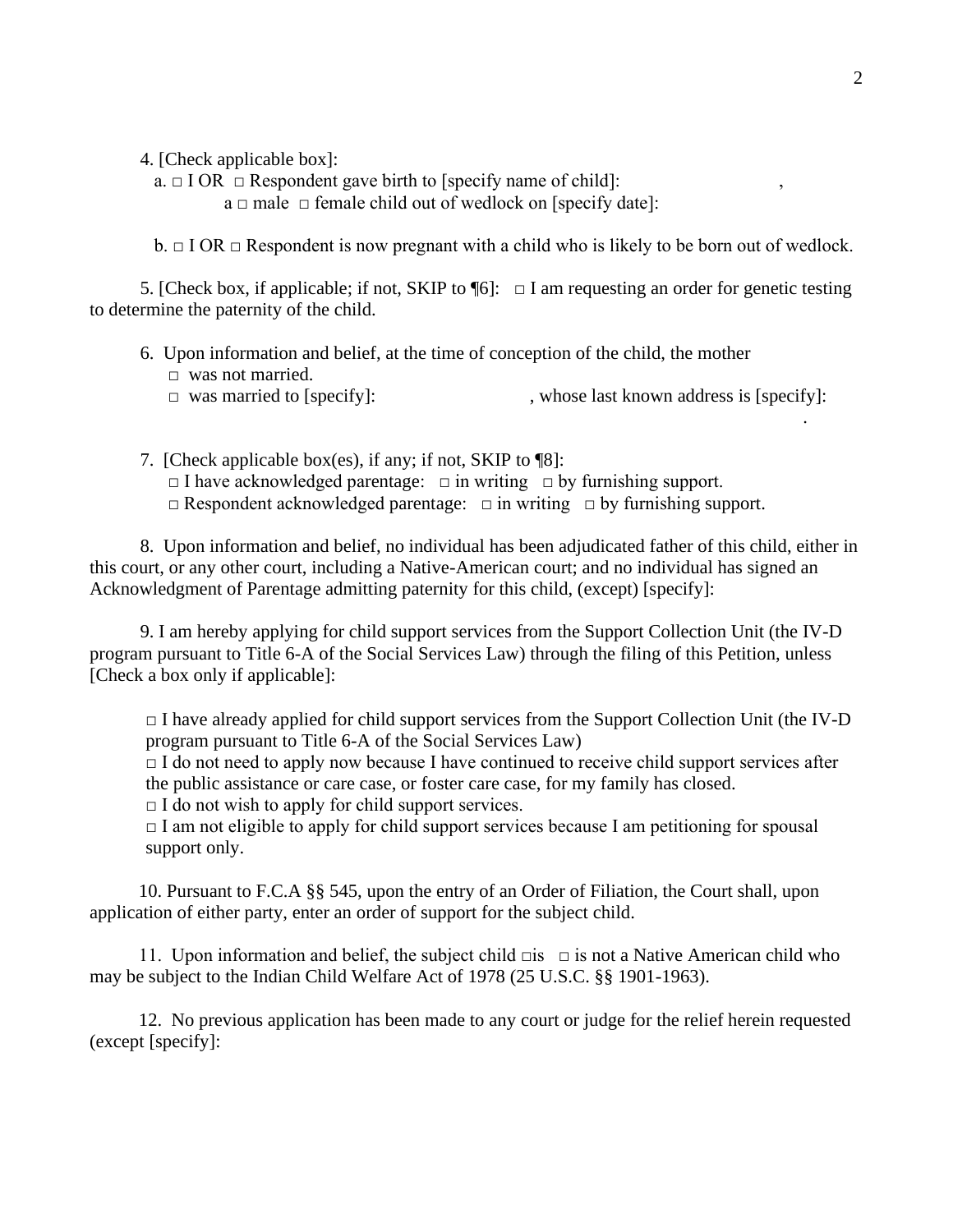WHEREFORE, I am requesting that this Court issue a summons or warrant requiring the Respondent to show cause why the Court should not enter a declaration of paternity, an order of support and such other and further relief as may be appropriate under the circumstances.

NOTE: (1) A COURT ORDER OF SUPPORT RESULTING FROM A PROCEEDING COMMENCED BY THIS APPLICATION (PETITION) SHALL BE ADJUSTED BY THE APPLICATION OF A COST OF LIVING ADJUSTMENT AT THE DIRECTION OF THE SUPPORT COLLECTION UNIT NO EARLIER THAN TWENTY-FOUR MONTHS AFTER SUCH ORDER IS ISSUED, LAST MODIFIED OR LAST ADJUSTED, UPON THE REQUEST OF ANY PARTY TO THE ORDER OR PURSUANT TO PARAGRAPH (2) BELOW. SUCH COST OF LIVING ADJUSTMENT SHALL BE ON NOTICE TO BOTH PARTIES WHO, IF THEY OBJECT TO THE COST OF LIVING ADJUSTMENT, SHALL HAVE THE RIGHT TO BE HEARD BY THE COURT AND TO PRESENT EVIDENCE WHICH THE COURT WILL CONSIDER IN ADJUSTING THE CHILD SUPPORT ORDER IN ACCORDANCE WITH SECTION FOUR HUNDRED THIRTEEN OF THE FAMILY COURT ACT, KNOWN AS THE CHILD SUPPORT STANDARDS ACT.

(2) A PARTY SEEKING SUPPORT FOR ANY CHILD(REN) RECEIVING FAMILY ASSISTANCE SHALL HAVE A CHILD SUPPORT ORDER REVIEWED AND ADJUSTED AT THE DIRECTION OF THE SUPPORT COLLECTION UNIT NO EARLIER THAN TWENTY-FOUR MONTHS AFTER SUCH ORDER IS ISSUED, LAST MODIFIED OR LAST ADJUSTED BY THE SUPPORT COLLECTION UNIT, WITHOUT FURTHER APPLICATION BY ANY PARTY. ALL PARTIES WILL RECEIVE A COPY OF THE ADJUSTED ORDER.

(3) WHERE ANY PARTY FAILS TO PROVIDE, AND UPDATE UPON ANY CHANGE, THE SUPPORT COLLECTION UNIT WITH A CURRENT ADDRESS, AS REQUIRED BY SECTION FOUR HUNDRED FORTY-THREE OF THE FAMILY COURT ACT, TO WHICH AN ADJUSTED ORDER CAN BE SENT, THE SUPPORT OBLIGATION AMOUNT CONTAINED THEREIN SHALL BECOME DUE AND OWING ON THE DATE THE FIRST PAYMENT IS DUE UNDER THE TERMS OF THE ORDER OF SUPPORT WHICH WAS REVIEWED AND ADJUSTED OCCURRING ON OR AFTER THE EFFECTIVE DATE OF THE ADJUSTED ORDER, REGARDLESS OF WHETHER OR NOT THE PARTY HAS RECEIVED A COPY OF THE ADJUSTED ORDER.

Petitioner

Print or type name

Signature of Attorney, if any

\_\_\_\_\_\_\_\_\_\_\_\_\_\_\_\_\_\_\_\_\_\_\_\_\_\_\_\_\_\_\_\_\_\_\_\_\_\_\_\_\_\_\_\_

\_\_\_\_\_\_\_\_\_\_\_\_\_\_\_\_\_\_\_\_\_\_\_\_\_\_\_\_\_\_\_\_\_\_\_\_\_\_\_\_\_\_\_\_

\_\_\_\_\_\_\_\_\_\_\_\_\_\_\_\_\_\_\_\_\_\_\_\_\_\_\_\_\_\_\_\_\_\_\_\_\_\_\_\_\_\_\_\_\_